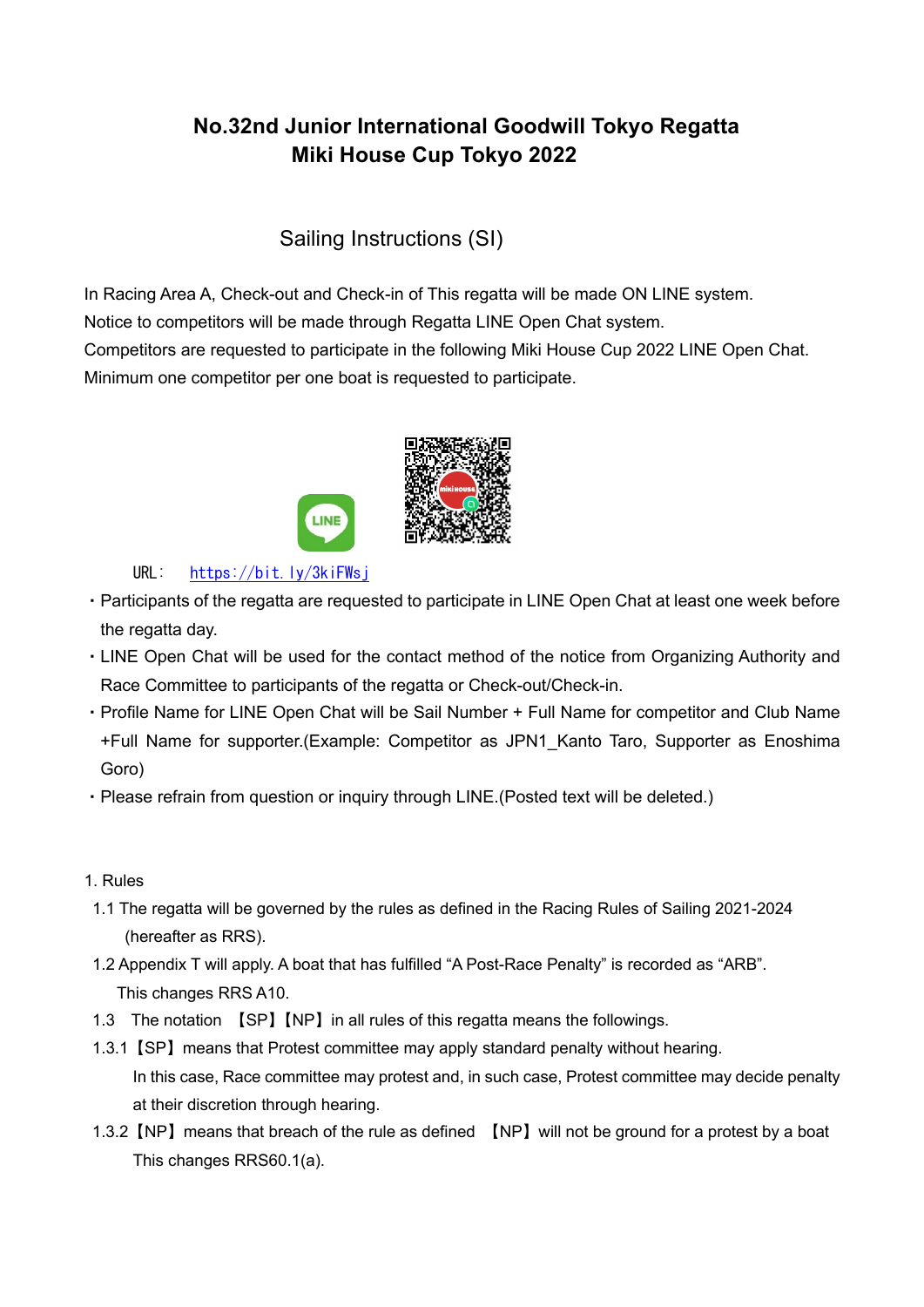- 1.4 If there is a conflict between languages, the English text will take precedence.
- 2. Changes of Sailing Instructions

Any change to Sailing Instructions (hereafter as Instructions) will be made via "Regatta LINE Opne Chat" before 08:00 on the day it will take effect.

- 3. Communications
	- 3.1 Official notice board will be available only through Regatta Website. URL of official notice board: <https://bit.ly/3MvGUgU>
- 3.2 Communication with competitor

Notices to competitors will be made via " Regatta LINE Open Chat "as far as possible in order to keep social distance with each other.(We will not arrow the post via LINE Open Chat from competitors and supporters.)

- 3.3 Race committee will make notice to competitors at sea via VHF radio. VHF channel will be 72ch.
- 3.4 Except in an emergency or except in the case that equipment provided by Race committee is used, a boat shall neither make radio transmissions while racing nor receiving radio communications not available to all boats. This restriction also applies to mobile telephones.
- 4. Signals made ashore
- 4.1 Signals made ashore will be displayed at the flagpole of the race office (for Racing Area A) or at the flagpole provided nearby the waiting area (for Racing Area B).
- 4.2 【DP】D flag with one sound means that The warning signal in Racing Area A will be made not less than 30 minutes after D flag is displayed and that The warning signal in Racing Area B will be made not less than 10 minutes after D flag is displayed.

Boats may leave the shore, however any boat shall not be moved from the designated place on the shore until this signal is made.

4-3 When D flag is displayed above the class flag in Racing Area A, D flag will be applied for that class only.

 When D flag is displayed above the division flag in Racing Area B, D flag will be applied for that division Only.

This changes RRS Race Signals.

- 5. Schedule of regatta and races
- 5.1 Schedule of regatta on May 29th (Sunday)
	- 07:30 Harbor Gate open
	- 08:30 Opening ceremony
	- 16:00 Prize giving ceremony
	- 17:00 Regatta will be closed.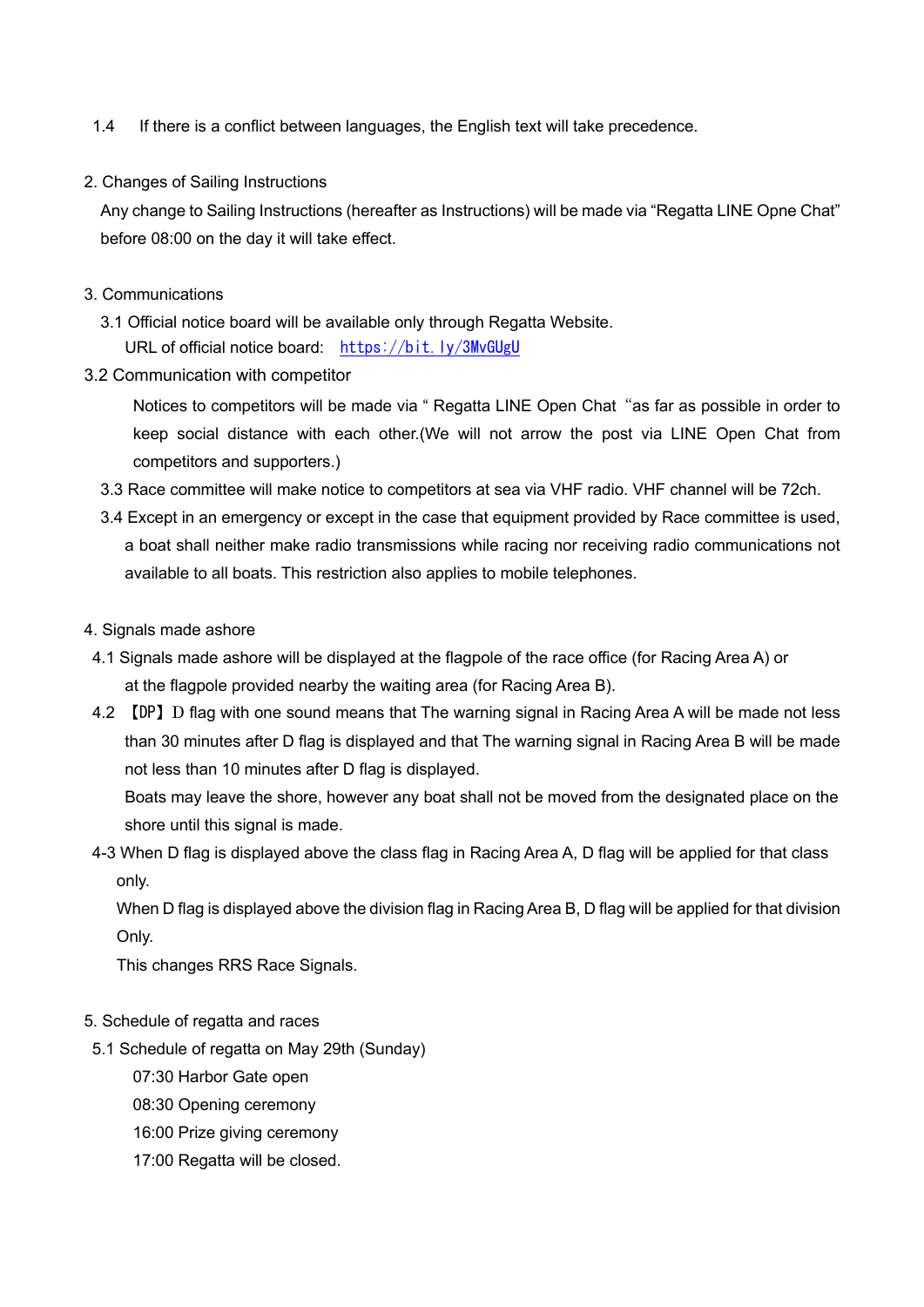#### 5.2 Schedule of races

Racing Area A

- 09:25 The time of the warning signal for No.1 Race of International 420 Class.
- 09:30 The time of the warning signal for No.1 Race of Laser 4.7
- 09:35 The time of the warning signal for OP Advanced class

 ※The warning signal for the second race and the subsequent race will be made soon after the completion of the previous race.

- ※The race committee intends to make five (5) races for each class.
- ※When the following race is intended to be held, the race committee signal boat
	- will display orange flag of the starting line with one sound to alert the boats
	- at least 5 minutes before the warning signal is displayed.
- ※No warning signal will be made after 14:05.
- Racing Area B
	- 09:25 The time of the warning signal for No.1 Race of OP Beginners' class

 ※The race method will be explained by the race committee after the opening ceremony in the morning.

※The race committee intends to make races as many as possible.

※No warning signal will be made after 14:35.

- 5.3 Boats of OP Beginners' class are required to attach the ribbon provided by organizing authorities at the mast top.
- 6. The warning signal flag and Class flag.
- 6.1 The warning signal flag in Racing Area A will be yellow flag.
- 6.2 Class flags are as follows.

| Racing Area A: OP Advanced class                                                                  | OP class flag (Black on a white background) |  |
|---------------------------------------------------------------------------------------------------|---------------------------------------------|--|
| International 420 Class                                                                           | International 420 Class flag                |  |
| Laser 4.7                                                                                         | Laser 4.7 flag                              |  |
| Racing Area B: OP Beginners' class                                                                | OP class flag (Red on a white background)   |  |
| 6.3 Class flags in Racing Area A will be displayed before the warning signal. This changes RRS26. |                                             |  |

7. Racing Areas and The courses

Diagram-1 shows the location of Racing Areas.

#### 8.the courses

 8.1 Diagram-2 The courses show the course to be sailed which includes approximate angles between the legs, the sequence of the rounding marks and the side of rounding each mark.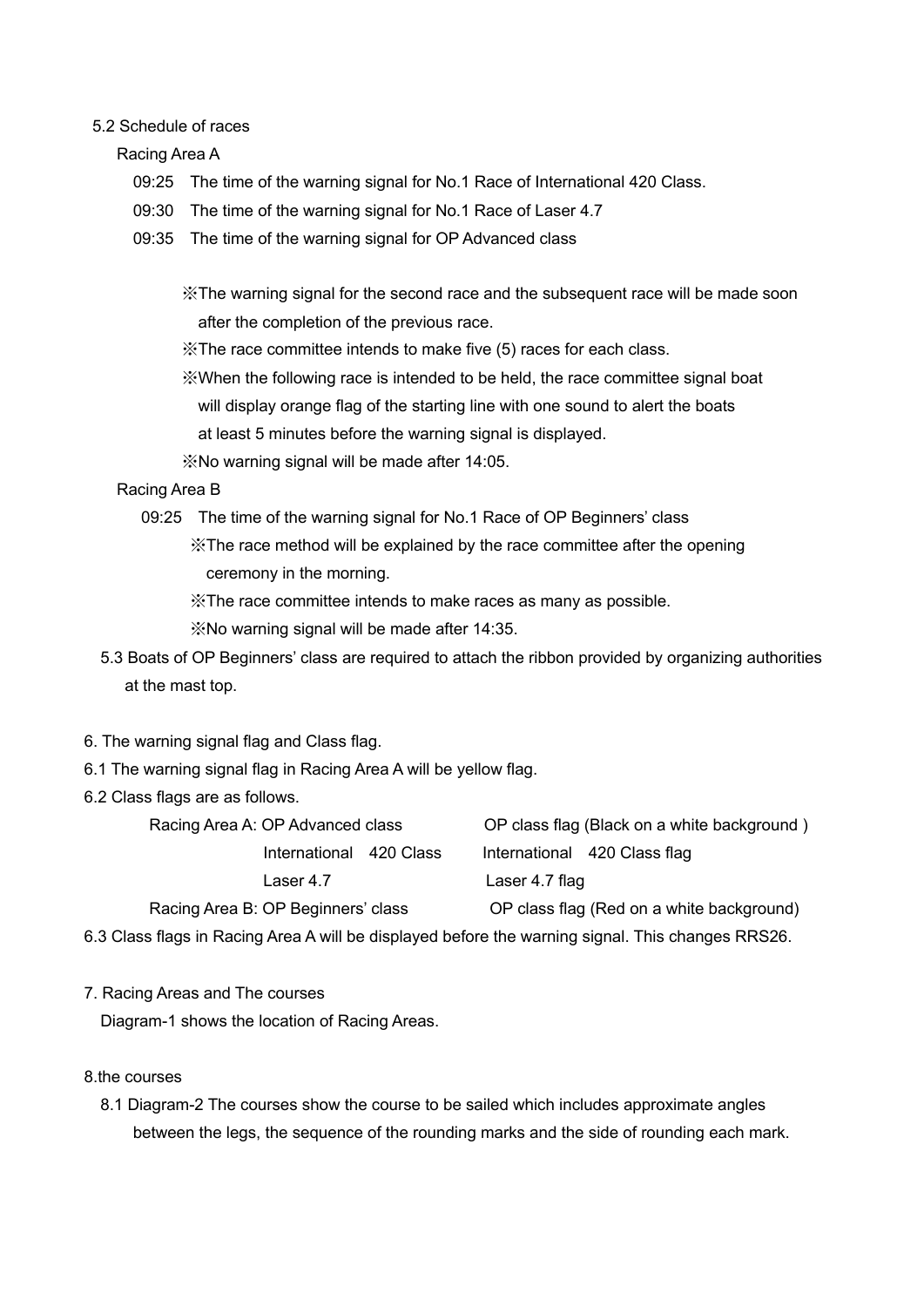- 8.2 In Racing Area B, the race committee may instruct to change the course to be sailed depending on the weather, sea conditions and the situation of race progress. In such case, the race committee will explain to competitors on shore.
- 8.3 No later than the warning signal, the race committee signal boat in Racing Area A will display the approximate compass bearing of the first leg.

| 9. Marks |
|----------|
|          |

9.1 Marks or Gate Marks concerned will be as follows.

|                                | Racing Area A                   | Racing Area B                          |  |
|--------------------------------|---------------------------------|----------------------------------------|--|
| Marks 1,2,3s,3p,4              | Pink conical buoys              | Mark 1 yellow slender cylindrical buoy |  |
| New Mark                       | Green conical buoy              | None                                   |  |
| <b>Starting Line Mark</b>      | The race committee boat         | The race committee boat                |  |
|                                | Yellow slender cylindrical buoy | The pole displayed with yellow flag    |  |
| Inflatable Finishing Line Mark | The race committee boat         | The race committee boat                |  |
|                                | Yellow slender cylindrical buoy | Yellow slender cylindrical buoy        |  |

9.2 Starting Mark and Finishing Mark are Race committee boat or Inflatable buoy.

- 10. The Start
	- 10.1 The starting line will be between the staff displaying the orange flag or the orange banner of the race committee signal boat at the one end and yellow cylindrical inflated buoy of the other side end (In racing Area B, pole with the flag) on the course side.
	- 10.2 【DP】【NP】Boats whose warning signal have not been made shall keep away from the starting area outside of the course during the starting sequence. Such avoiding area will be 100 meters from the starting line.
	- 10.3 A boat starting later than 4 minutes after her starting signal will be scored **DNS** (Did Not Start) without hearing.

This changes Appendix A5.1 and A5.2.

- 10.4 In Racing Area B, Official boats may guide competitors during starting.
- 11. Changing the next leg of the course and the Mark
	- 11.1 To change the next leg of the course in Racing Area A, the race committee will (a) lay a new mark, (b) move the finishing line or (c) move the leeside mark and remove the original mark as soon as possible. In case of the next change of this new mark, this mark will be replaced with the original mark.
	- 11.2 In Racing Area B, no change of the leg of the course will be made after the preparatory signal. This changes RRS 33.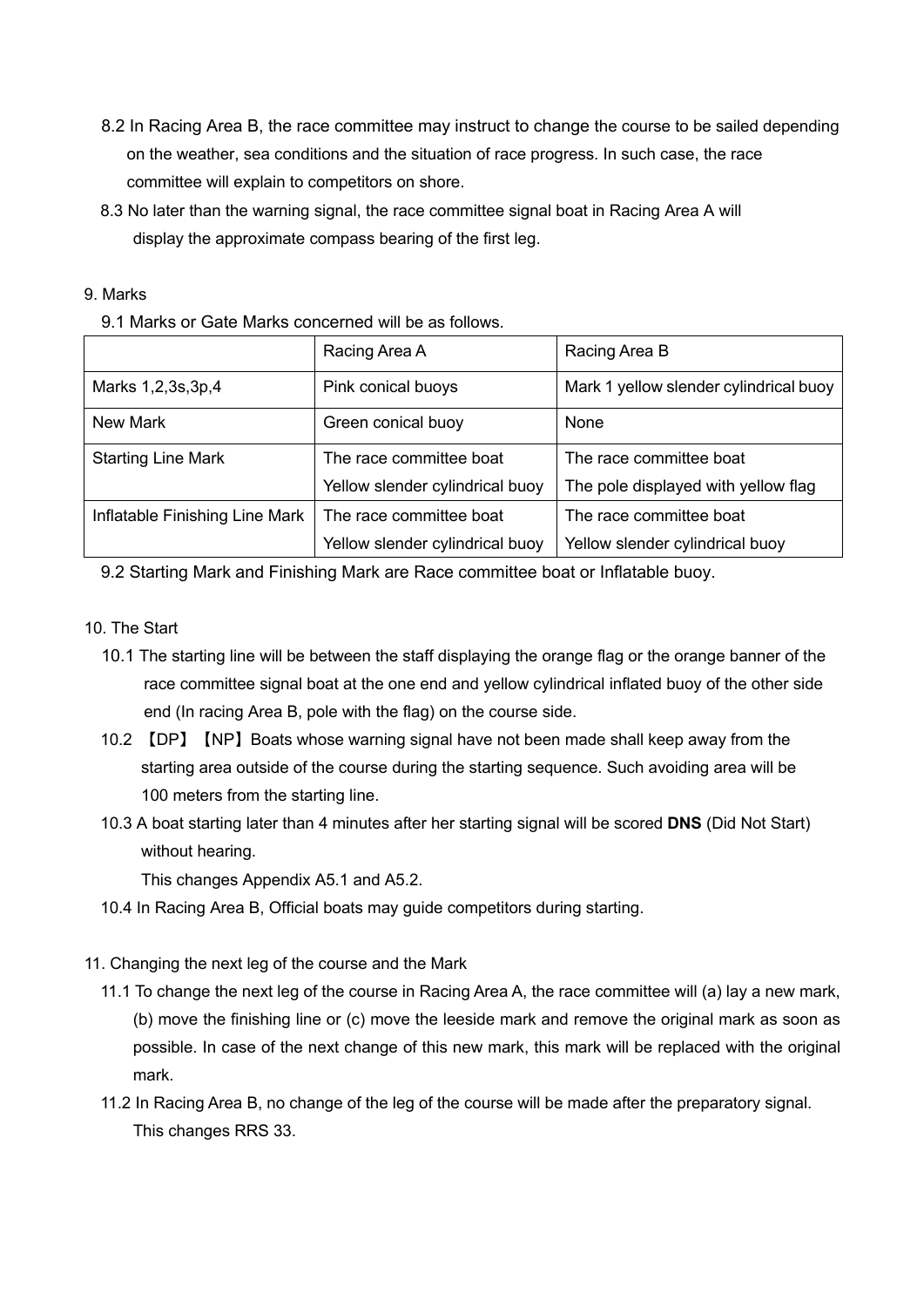## 12. The Finish

The finishing line will be as follows.

The finishing line will be between the staff displaying a blue flag on the finishing mark at the starboard side end and the finishing mark at the port side end on the course side.

## 13. Penalty

- 13.1 RRS44.3 "Scoring Penalty "will apply.
- 13.2 Appendix P will apply.
- 13.3 Appendix P2.3 will not apply and Appendix P2.2 is changed so that it will apply to any penalty after the second one.

## 14. Time limit and target time

14.1 Time limit of Mark 1, Race time limit(Refer to RRS35) and Finish Window are as follows.

| <b>Class</b>             | <b>Time Limit</b> | <b>Mark 1 Time</b><br>Limit | <b>Finish</b><br><b>Window</b> | Target<br><b>Time</b> |
|--------------------------|-------------------|-----------------------------|--------------------------------|-----------------------|
| <b>OP Advanced Class</b> | 75 Minutes        | 25 Minutes                  | 15Minute                       | 40 Minutes            |
| OP Beginners'            | 40 Minutes        | 20 Minutes                  | 10Minute                       | 20 Minutes            |
| International 420        | 70 Minutes        | 25 Minutes                  | 10Minute                       | 30 Minutes            |
| Laser4.7(ILCA4)          | 75 Minutes        | 25 Minutes                  | 10Minute                       | 35 Minutes            |

- 14.2 If no boat has passed Mark 1 within Mark 1 time limit, the race will be abandoned.
- 14.3 Finish Window means the time between the time when the first boat of each class who sailed the course and finished and the time when the last boat of that class finished.

 A boat who cannot finish within Finish Window and did not retire after the finish, was not penalized, or was not given redress will be scored as the time limit exceeded (TLE) without hearing. A boat that became TLE shall be scored as the score of the last boat that finished within Finish Window plus [1] or [2]. This changes RRS35, Appendix A5.1, A5.2 and A10.

14.4 Failure to meet the target time will not be the ground for redress. This changes RRS62.1(a).

### 15.Hearing Requests

- 15.1 Protests and requests for redress or reopening shall be delivered with ON LINE Form in the following web site "Hear ing Request (抗議書 (審問リクエスト) フォーム)" within the appropriate protest time limit
- 15.2 The time limit of protest will be 40 minutes after the time when the last boat of each class has finished the last race of the day or the race committee has signaled that there would have no more race on that day, whichever is later.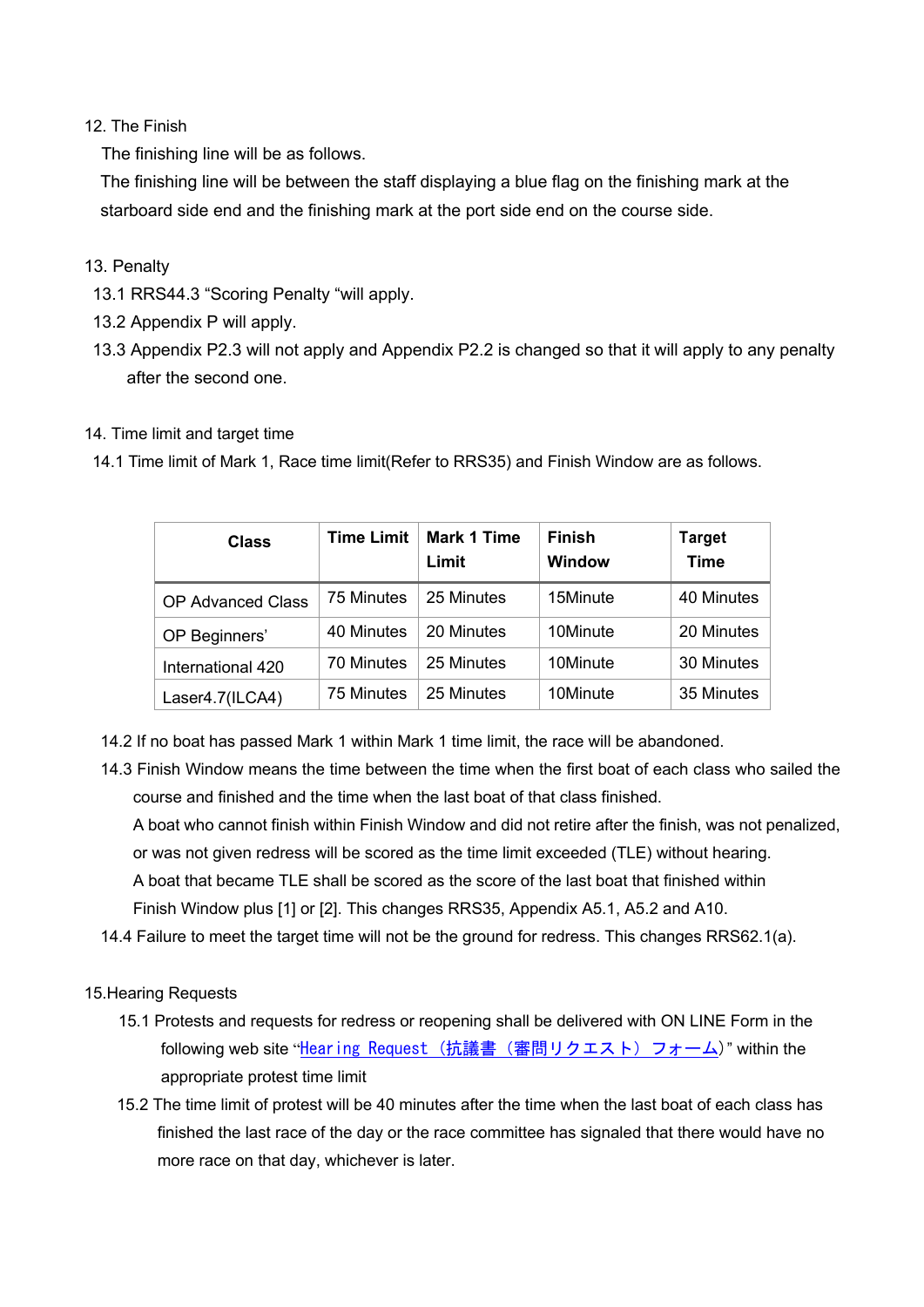- 15.3 The protest committee will notify to competitors to inform the hearings in which they are parties or named as witnesses within 15 minutes after the time limit of protest Hearing will start from the notified time in the separated space of race committee office.
- 15.4 The protests from the race committee, the technical committee or the protest committee will be notified based on RRS61.1(b).
- 15.5 A list of boats that penalized for breaking RRS 42 will be notified.
- 15.6 Penalties to breach of the regatta measurement rules, class rules, Nor or SI marked as 【DP】【SP】may be decided at the discretion of the protest committee. If a boat fill the following web site " Penalty reports ペナルティー報告" as a boat declare himself/herself the breach and submit before the hearing of this breach, a boat may follow the basic principles of Sportsmanship stipulated in "Sportsmanship and Rules".
- 15.7 Breaches of RRS marked as【SP】will be applied the standard penalty by the protest committee without hearing. The guideline of the penalty associated with these breaches will be displayed on the official notice board. The race committee may protest against a boat if the race committee consider that this penalty is not appropriate. This changes RRS60.1, 63.1 and Appendix A5.
- 15.8 Breaches of RRS marked as【NP】will not be the grounds for a protest by a boat. This changes RRS60.1(a).
- 15.9 On the last day of race, a request for reopening a hearing shall be delivered within the following time limit
	- a) If the requesting party was notified the decision on the day before, it shall be delivered within the protest time limit.
	- b) If the requesting party was notified the decision on the day, it shall be delivered within 30 minutes after the notification.
	- This changes RRS66.
- 15.10 On the last day of race, a request for redress based on the decision made by the protest committee shall be delivered no later than 30 minutes after the display of the decision. This changes RRS62.2

### 16. Scoring

- 16.1 At least 1 race is required to be completed to constitute this regatta.
- 16.2 If a boat considers that there may be the mistake in the scores or the series results, a boat may submit the following web site ON LINE Form, "Scoring Inquiry (成績照会のフォーム)" to the race committee and request the correction of the scores or the series results.
- 16.3 Series score of a boat will be the total score of all races. This changes Appendix A2.
- 16.4 Appendix A5.3 will apply.
- 17. 【DP】【NP】Safety Regulations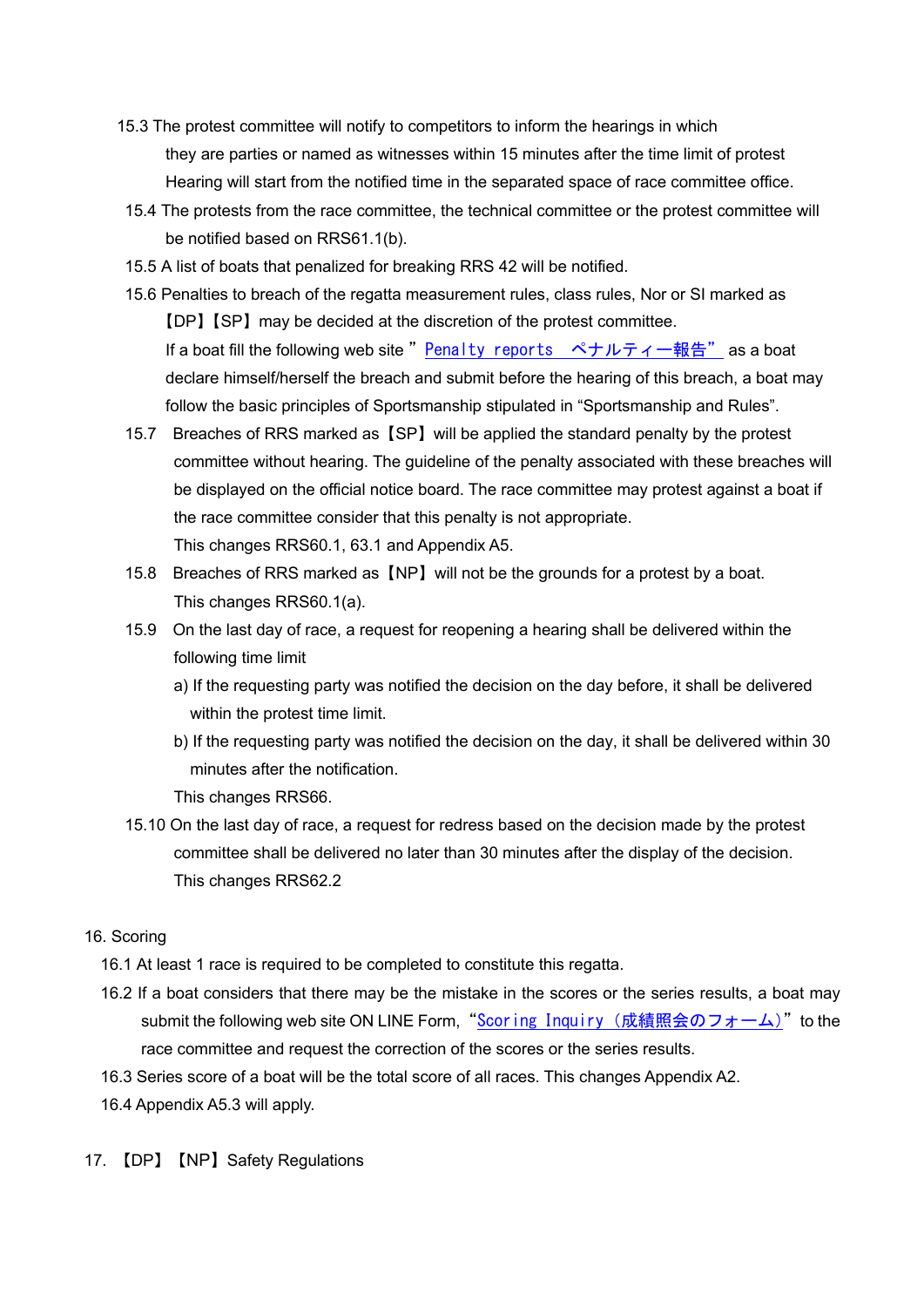#### 17.1 Racing Area B

- 17.1.1 A boat in Racing Area B is required to put a recognizable colour ribbon of each division at the peak of the split which will be distributed at the time of the registration.
- 17.1.2 Check-out and Check-in
	- (a) Skipper who intends to participate in race shall sign on the "Check-out form" at the regatta office. When he/she returned the harbor and depart again, he/she shall sign again on the "Check-out form".
	- (b) Skipper who returned the harbor, he/she shall sign on the "Check-in form" at the regatta office. The Check-in form will be prepared until 45 minutes after the end of the last race. However, the race committee may extend the tis time limit at the discretion of the race committee.
- 17.1.3 A boat who retired at sea shall notify the intention of the retire to the race committee boat before a boat leaves Racing Area as much as possible and shall sign on the "Retire report form "after a boat returned the harbor as soon as possible.
- 17.2 Racing Area A
- 17.2.1 Check-out, Check-in, DNC report and Retire report will be made ON LINE.
- 17.2.2 【SP】Check-out and Check-in Race committee will post up every application form to Regatta LINE Open Chat every day.
- 17.2.3 Competitors who will participate in race shall select the sail number from "Check-out Form" and send it 40 minutes before the warning signal of the day.
- 17.2.4 Skipper who returned the harbour shall select the sail number from "Check-in Form" and send it within 60 minutes as earliest as possible(at the earliest opportunity), after the end of the last race or the race committee made the signals that no more race will be made, whichever is later.
- 17.2.5 A boat who retired at sea shall notify the intention to the race committee boat before a boat leaves Racing Area as much as possible and shall sign on the "Retire report form "after a boat returned the harbor as soon as possible.
- 17.2.6 A boat who returned once to the harbour or made the procedure of the retire report want to participate race again (depart the harbour), this competitor shall select sail number and the Check-out from "Retire Report Form" and send it
- 17.3 Boats who are not in race shall keep away from boats in race.
- 17.4 When the race committee display the flag F, all race committee boats and support boats shall Rescue boats in danger as much as possible.
- 18. Change of competitors and Replacement of equipment
	- 18.1 【DP】Change of competitors shall not be allowed except written prior approval by the race committee.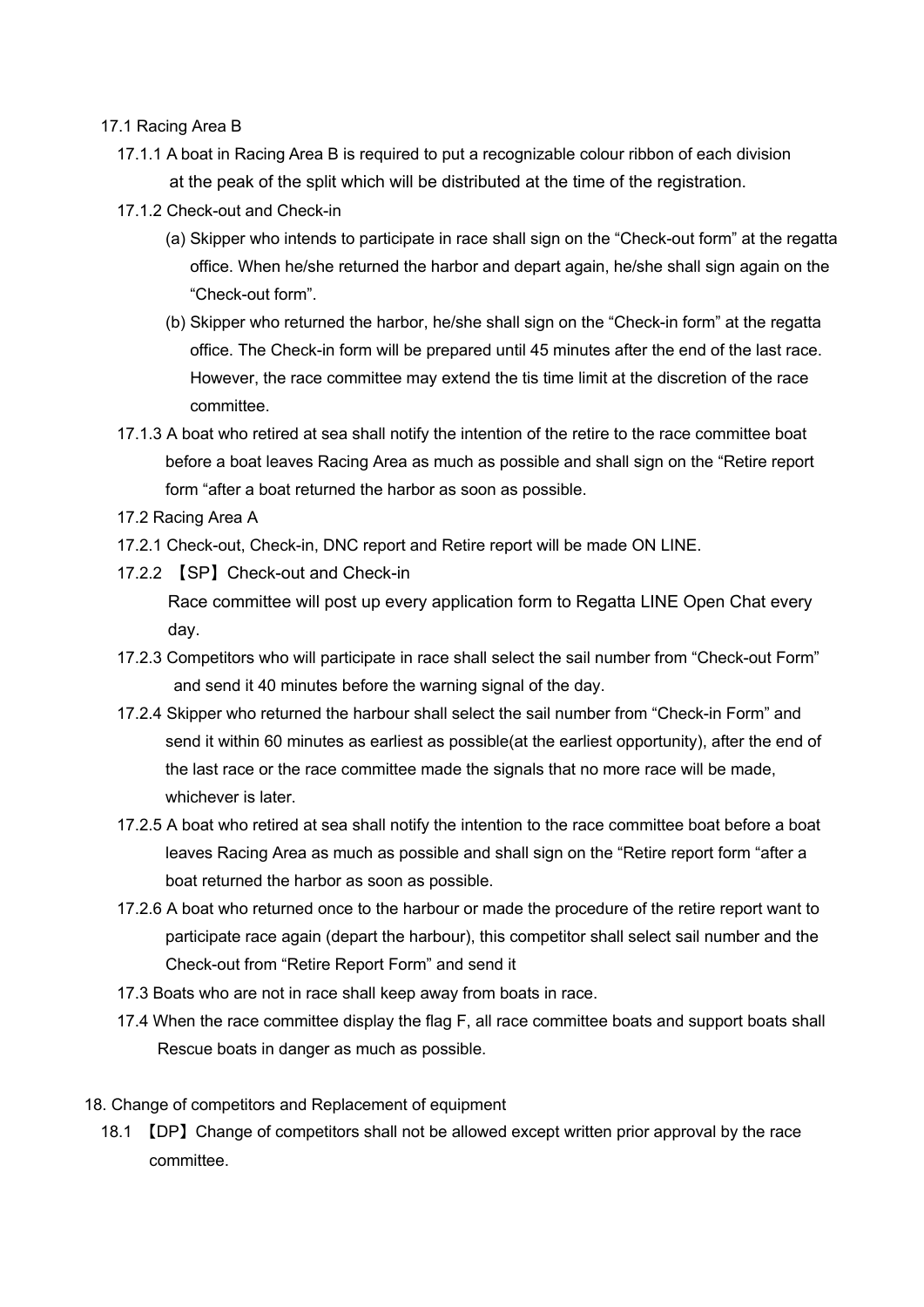18,2 【DP】Replacement of equipment damaged or lost shall not allowed except written approval by technical committee. The request for replacement shall be made to that committee a the ealiest opportunity(However, it may be made after the end of race).

#### 19. Measurement and Inspection of equipment

- 19.1 There will be the case to carry the measurement or inspection at any time during the regatta in order to confirm whether a boat or equipment agrees with the class rules, Notice of Race or Sailing Instructions.
- 19.2 【DP】When a boat is instructed by the race official at sea, a boat shall go to the designated are for the inspection.

## 20.Official boats

20.1 Official boats are identified as follows.

| The Race committee signal boat $\cdots$ $\cdots$ "JJYU" flag |                             |                                 |
|--------------------------------------------------------------|-----------------------------|---------------------------------|
| The Race committee boat                                      | $\cdots$ $\cdots$ "RC" flag |                                 |
| The Rescue boat                                              |                             | $\cdots$ $\cdots$ "RESCUE" flag |
| The Protest committee boat                                   |                             | $\cdots$ $\cdots$ "JURY" flag   |
| The Transport boat                                           |                             | $\cdots$ $\cdots$ "RC" flag     |

#### 21. 【DP】Support Team

- 21.1 Team leaders, coaches and other supporters shall keep away outside of area where boats are in race from the time of the preparatory signal for the first race of the first class to start until all boats have finished, retire or the race committee signals a postponement, general recall or abandonment.
- 21.2 Support boats that depart from Hayama Port shall made Check-out at the regatta office.

#### 22.Trash Disposal

22.1 Trash may be placed aboard official boats or support boats.

#### 23.Mooring

23.1 【DP】Boats shall be kept on the designated place while boats are at the boats storage in the harbor.

#### 24.Risk Statements

 RRS 3 states, 'The responsibility for a boat's decision to participate in a race or to continue racing is hers alone.'

 By participating in the regatta, each sailor agrees and acknowledges that sailing is an activity with inherent risks and potential danger. These risks include high winds, rough seas, sudden changes in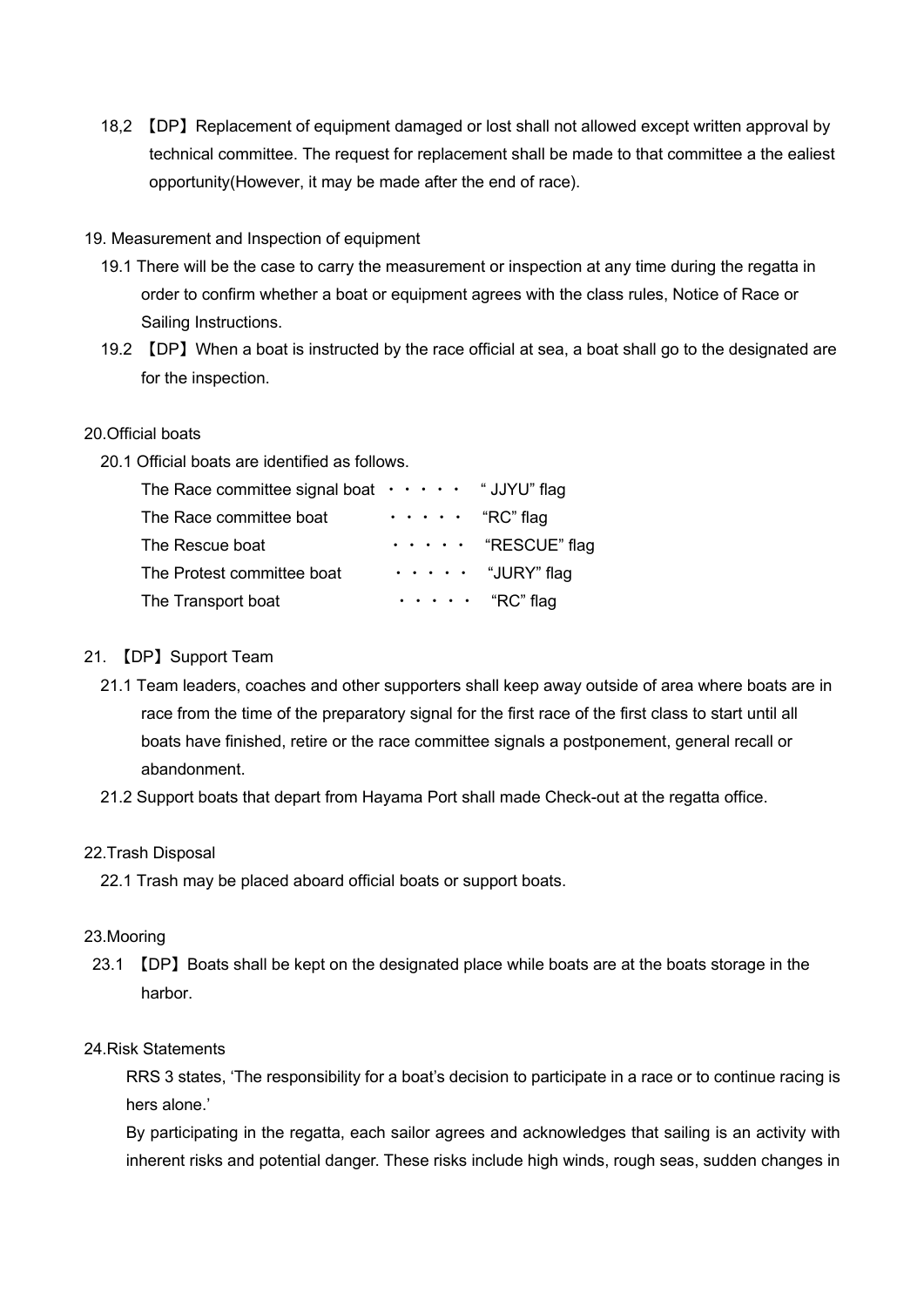weather conditions, equipment failure, mishandling in boat maneuvering, inexperienced maneuvering of other boats, unbalanced and unstable footing in a boat and increased risk of injury due to fatigue. Unique to the sport of sailing is the risk of serious disability that never disappears and death from drowning, psychological trauma, hypothermia and other causes.